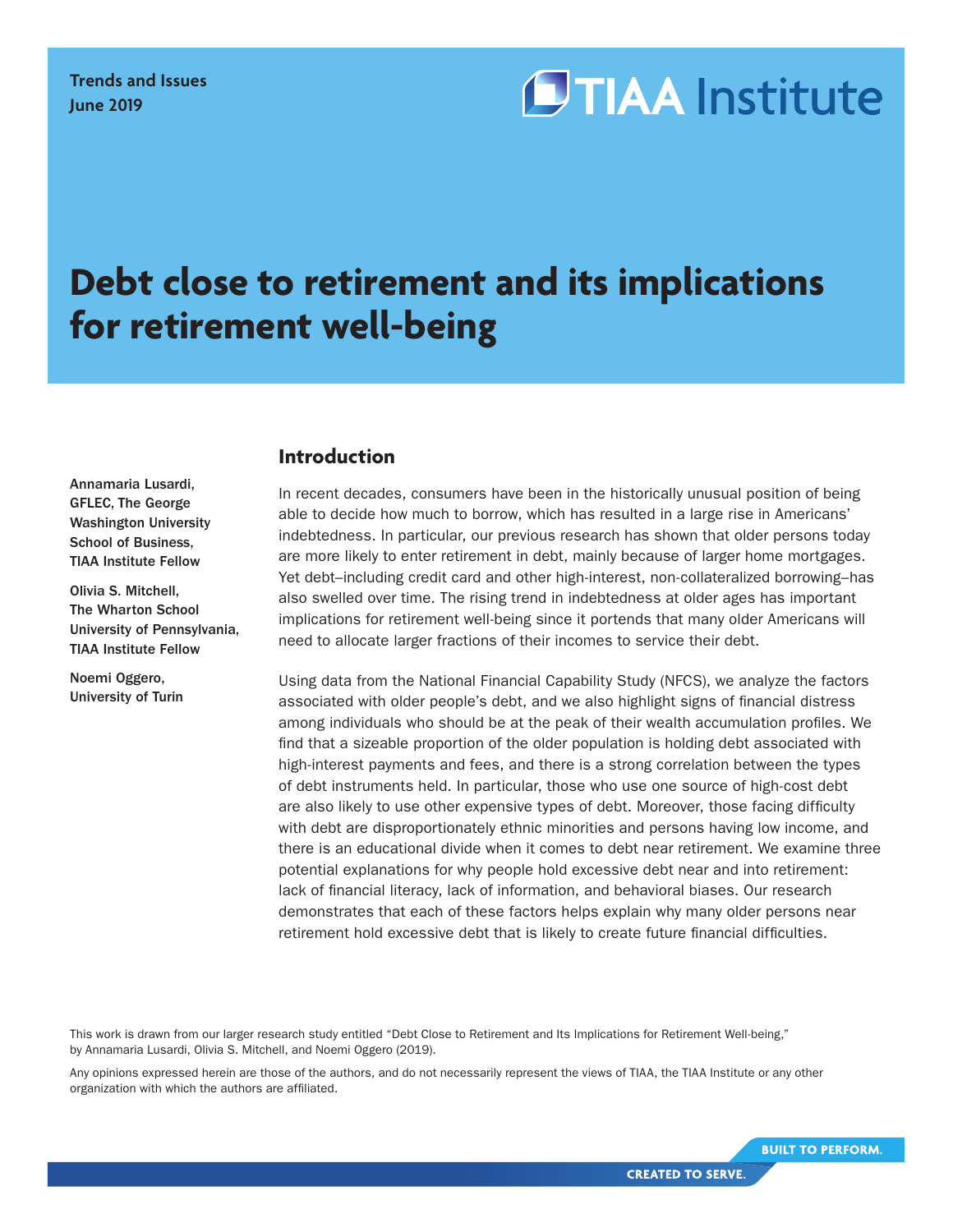## **The National Financial Capability Study sample**

According to the standard life cycle model of saving, adults nearing retirement should be at or near the peak of their wealth accumulation processes. Given the likely drop in labor earnings they face, and the fact that pensions and Social Security do not entirely replace preretirement earnings, it stands to reason that they should seek to pay down their debt and, if possible, carry debt charging low interest rates.

We investigate whether this is the case by examining the financial situations of older Americans approaching retirement using data from the 2015 wave of the NFCS. Supported by the FINRA Investor Education Foundation, the NFCS is a triennial survey first conducted in 2009 with the goal of assessing and establishing a baseline measure of financial capability among American adults. The NFCS has a large number of observations (more than 27,000 in 2015), allowing researchers to study population subgroups such as the ones we examine here, namely persons age 56-61 (before they are eligible to claim Social Security retiree benefits). The 2015 wave included several questions available in two prior NFCS surveys (2009 and 2012), yet it also included several new questions about student debt, debt management,

and financial literacy related to debt, which are of key interest to our research. Additionally, it also provides unique information about non-traditional methods of borrowing. Our analysis sample is made up of 2,672 respondents age 56-61.

## **Debt held by near-retirees**

Though the literature has dedicated little attention to older Americans' balance sheets, using the 2015 NFCS data we find that individuals age 56-61 carry many different types of long- and short-term debt close to retirement. Moreover, they tend to hold expensive debt, which typically charges more than the rates older people are likely to earn on their assets.

Table 1 shows that more than one-third of near-retirees (37%) still have a home mortgage, and 11% have outstanding home equity loans. For some, managing mortgages is difficult; in fact, 10% of those with mortgages have been late with their payments at least once in the previous year. Moreover, 30% of older individuals also carry auto loans, and 6% are still paying off student loans they took out for themselves. Additionally, many near-retirees have already tapped into their retirement accounts, as 8% of those who have retirement accounts had taken a loan or a hardship withdrawal in the previous 12 months.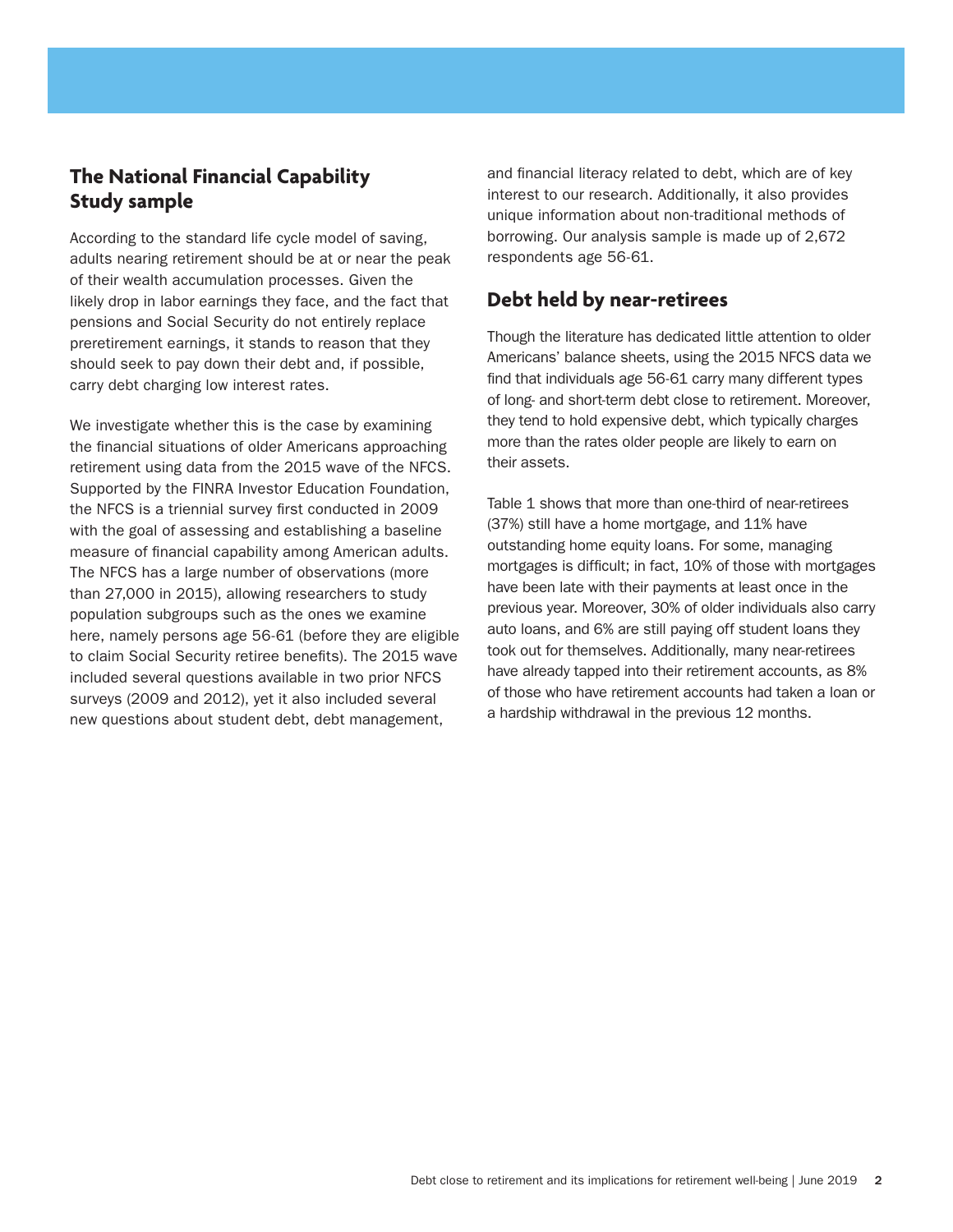## **Table 1. Financial assets, obligations, and debt among older households: 2015 NFCS**

|                       |          | Debt or Financial Obligation                       |                                   |                 |  |  |  |
|-----------------------|----------|----------------------------------------------------|-----------------------------------|-----------------|--|--|--|
|                       | % having |                                                    | % conditional on<br>holding asset | % unconditional |  |  |  |
| Home                  | 72.6     | Home mortgage                                      | 51                                | 37              |  |  |  |
|                       |          | Home equity loan                                   | 14.8                              | 10.8            |  |  |  |
|                       |          | House value underwater*                            | 8.9                               | 3.7             |  |  |  |
|                       |          | Late w/ mortgage payments<br>$( \geq$ once $)$ *   | 9.6                               | 3.6             |  |  |  |
| College degree        | 33.6     | Own student loan                                   | 8.4                               | 6.4             |  |  |  |
| Student loan debt     | 14.6     |                                                    | na                                | 14.6            |  |  |  |
| Altern, fin. services | 17.5     |                                                    | na                                | 17.5            |  |  |  |
| Auto Ioan             | 29.6     |                                                    | na                                | 29.6            |  |  |  |
| Credit card           | 81.5     | Pay interest on credit card<br>balance             | 44.6                              | 36.4            |  |  |  |
|                       |          | Credit card fees/ expensive<br>behaviors           | 28.2                              | 23              |  |  |  |
| Retirement account**  | 57.5     | Retirement account: Ioan or<br>hardship withdrawal | 8                                 | 4.6             |  |  |  |

Note: 2015 NFCS respondents age 56-61 (see text; N=2,672). *Use alternative financial service* refers to the use of payday loans, auto title loans, rent-to-own or pawnshops. *Credit card fees/expensive behaviors* include paying the minimum only, paying late or over-the-limit fees, and using the card for cash advances.

\*Percentages conditional on having a mortgage or home equity.

\*\*Having retirement plans through an employer where choosing how the money is invested or any other retirement accounts not through an employer, like an IRA, Keogh, SEP, myRA, or any other type of retirement account that individuals have set up themselves. Source: Lusardi, Mitchell, and Oggero (2019).

In addition to long-term debt, older individuals also borrow short term. Specifically, near-retirees engage in borrowing behaviors that are likely to generate fees and steep interest payments: more than one-third of the respondents (36%) carried a balance on their credit card and were charged interest, while 23% exhibited expensive credit card behaviors such as paying the minimum only, paying late or over-the-limit fees, or using the card for cash advances. Moreover, 17% of our respondents had borrowed from alternative financial services in the past five years via payday loans, auto title loans, rent-to-own, or pawn shops. Accordingly, many older Americans will enter retirement not only with collateralized lower-interest

debt but also with non-collateralized loans that charge high interest rates.

## **Debt by socio-demographic characteristics**

Table 2 reports debt experiences for our analysis sample overall as well as by education, income, and ethnicity. Almost all debt behaviors show a monotonic relationship with educational levels: the best educated are much less likely to use high-cost borrowing. The opposite is observed for home mortgages and, to a lesser extent, home equity loans.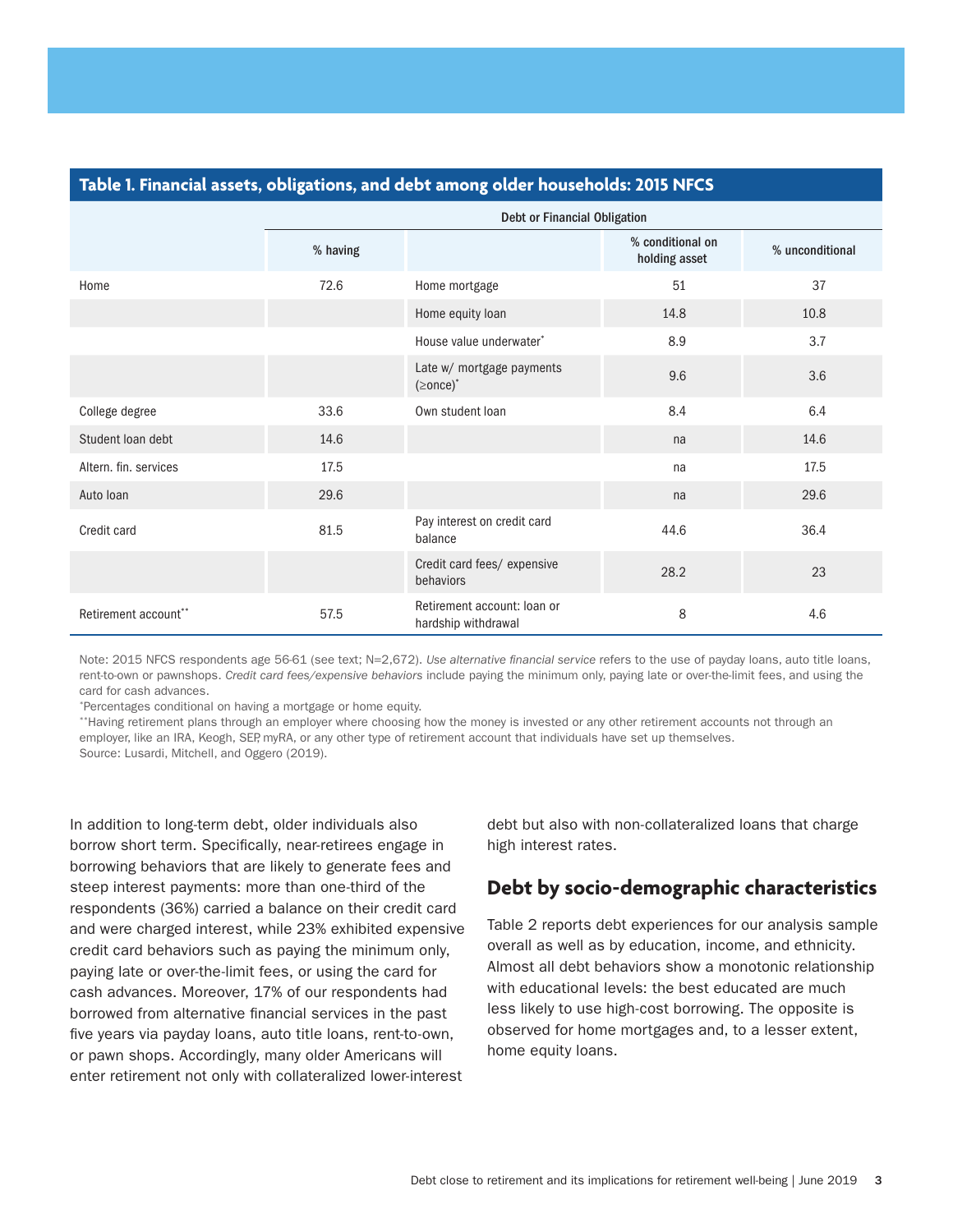| Table 2. Demographics of older adult borrowing behavior: 2015 NFCS (%) |                |                       |                 |          |                               |                    |                    |       |                     |          |          |              |
|------------------------------------------------------------------------|----------------|-----------------------|-----------------|----------|-------------------------------|--------------------|--------------------|-------|---------------------|----------|----------|--------------|
|                                                                        | Full<br>sample | $\leq$ High<br>school | Some<br>college | ≥College | <b>Income</b><br>$<$ \$35 $K$ | Income<br>\$35-75K | Income<br>$> $75K$ | White | African<br>American | Hispanic | Asian    | <b>Other</b> |
| Home mortgage                                                          | 0.37           | 0.33                  | 0.35            | 0.42     | 0.18                          | 0.38               | 0.52               | 0.38  | 0.30                | 0.43     | 0.31     | 0.30         |
| Home equity<br>loans                                                   | 0.11           | 0.07                  | 0.11            | 0.13     | 0.04                          | 0.10               | 0.17               | 0.11  | 0.06                | 0.14     | 0.20     | 0.04         |
| Auto Ioan                                                              | 0.29           | 0.32                  | 0.30            | 0.28     | 0.15                          | 0.34               | 0.38               | 0.31  | 0.26                | 0.29     | 0.17     | 0.24         |
| Own student loan                                                       | 0.06           | 0.02                  | 0.07            | 0.08     | 0.11                          | 0.06               | 0.02               | 0.05  | 0.17                | 0.06     | 0.01     | 0.15         |
| Use altern, fin.<br>service                                            | 0.17           | 0.21                  | 0.21            | 0.10     | 0.30                          | 0.17               | 0.07               | 0.14  | 0.36                | 0.21     | $0.10\,$ | 0.28         |
| Pay interest<br>on credit card<br>balance                              | 0.36           | 0.39                  | 0.38            | 0.31     | 0.33                          | 0.43               | 0.33               | 0.35  | 0.43                | 0.4      | 0.2      | 0.41         |
| Credit card<br>fees/expensive<br>behaviors                             | 0.23           | 0.27                  | 0.24            | 0.19     | 0.25                          | 0.28               | 0.16               | 0.21  | 0.38                | 0.25     | 0.13     | 0.17         |
| Loan or hardship<br>withdrawal<br>from retirement<br>account           | 0.05           | 0.03                  | 0.05            | 0.05     | 0.03                          | 0.05               | 0.05               | 0.04  | 0.06                | 0.05     | 0.07     | 0.04         |
| N                                                                      | 2.672          | 621                   | 1.154           | 897      | 815                           | 903                | 954                | 2.092 | 280                 | 147      | 71       | 82           |

Note: 2015 NFCS respondents age 56-61 (see text). *Use alternative financial services* refer to the use of payday loans, auto title loans, rent-to-own or pawnshops. *Credit card fees/expensive behaviors* include paying the minimum only, paying late or over-the-limit fees, and using the card for cash advances.

Source: Lusardi, Mitchell, and Oggero (2019).

In addition to the educational divide, our data reveal a clear difference in terms of the types of debt by income. Respondents with household income below \$35,000 are 13 percentage points (30% versus 17%) more likely to use alternative financial services compared to those with income \$35,000-\$75,000. The data also show that the lowest income group is more likely to report expensive credit card behaviors. $1$  Turning to long-term debt, we see that the highest income group is, not surprisingly, more likely to have mortgages, home equity loans, and auto loans. By contrast, people in the lowest income group are more likely to have an outstanding student loan for their own education.

Finally, Table 2 reports a breakdown of debt by type for different ethnic groups, and in particular we notice that older African-Americans are far more likely to use alternative financial services, exhibit expensive credit card behaviors, and have borrowed for their own education.

In summary, older higher-income and better-educated persons tend to have long-term debt, including mortgages, while lower-income and less-educated persons tend to rely on alternative financial services. In the next section, we explore correlations across debt types.

<sup>1</sup> In our previous research, expensive credit card behaviors have been defined as paying the minimum amount due, running late fees, incurring overthe-limit fees, and using the credit card to get cash advances (Lusardi and Tufano, 2015). While in the NFCS we do not have information on the card balance carried over, we do know that these four behaviors characterize a costly use of the credit card that generates relevant expenditures.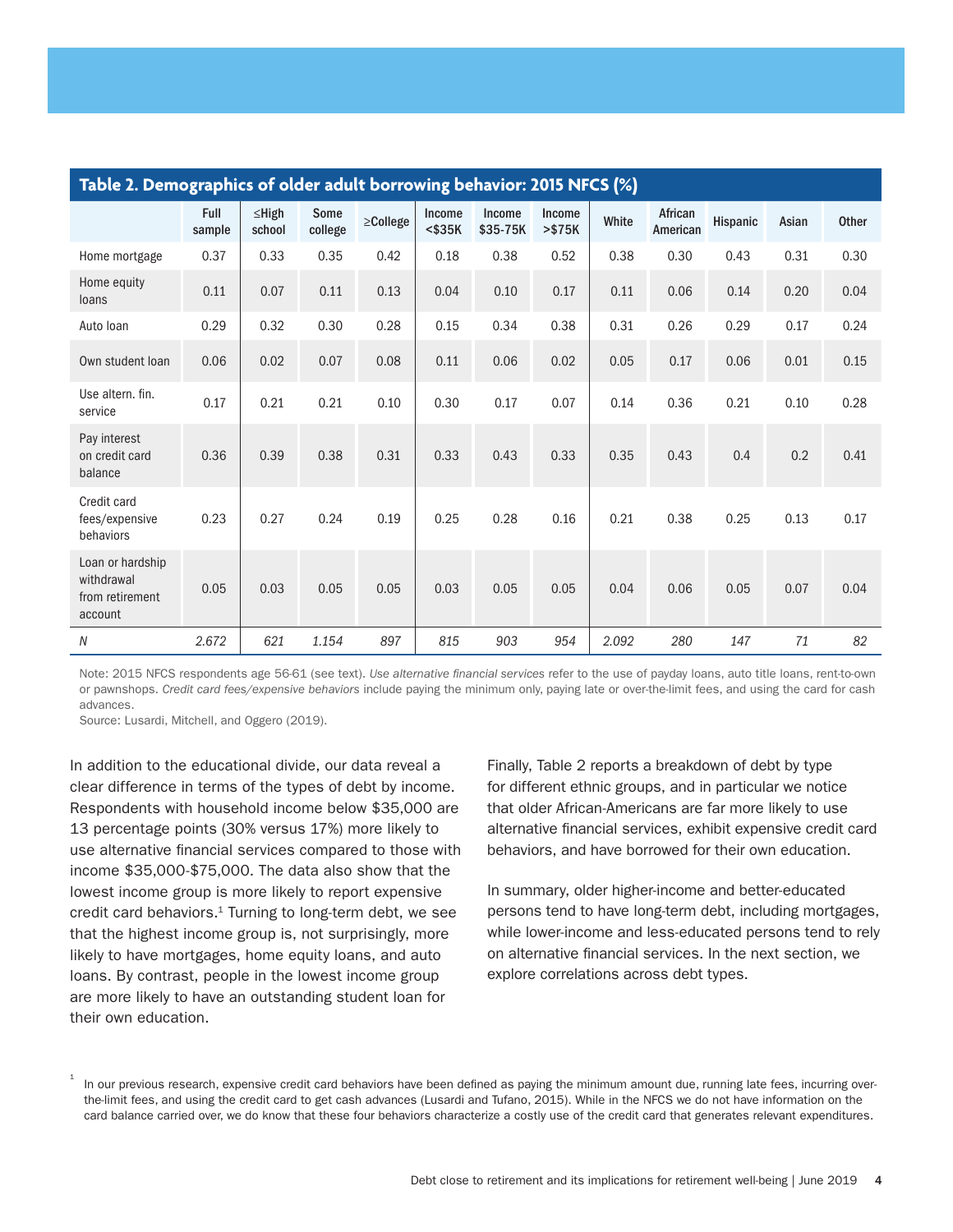## **Are types of debt held at older ages correlated?**

Since people can engage in several types of debt simultaneously, we investigate whether older Americans engage in multiple borrowing. As shown in Table 3, there is a positive and significant correlation across types of long-term collateralized debt such as having a mortgage, having a home equity loan, and having an auto loan.

We also find that having a home mortgage is negatively correlated with using alternative financial services, and having student loans at older ages. Interestingly, those still holding student loans for their own education and people who pay credit card fees are most likely to use non-traditional methods of borrowing. In sum, these correlations again point to a clear differentiation between peoples' use of debt.

#### **Table 3. Correlation of borrowing behaviors among older respondents: 2015 NFCS** Home mortgage Home equity loans Auto loan Own student loan Use altern. in. service Pay interest on credit card balance Home equity loans 0.15 Auto loan 0.19 0.06 Own student loan -0.06 -0.04 0.02 Use altern. fin. service  $-0.10$   $-0.05$  0.03 0.19 Pay interest on credit card balance 0.16 0.09 0.2 0.05 0.06 0.16 Credit card fees/ expensive behaviors 0.06 0.07 0.09 0.05 0.15 0.54

Note: 2015 NFCS respondents age 56-61 (see text; N=2,672). *Use alternative financial services* refer to the use of payday loans, auto title loans, rent-to-own or pawnshops. *Credit card fees/expensive behaviors* include paying the minimum only, paying late or over-the-limit fees, and using the card for cash advances.

Source: Lusardi, Mitchell, and Oggero (2019).

## **Multivariate analysis of debt close to retirement**

To better investigate what explains debt at older ages, we perform a multivariate analysis of debt types on a set of socio-demographics. Marginal effects from Probit regressions are reported in Table 4. Our estimates show that older African-Americans are more likely to carry student loans for themselves as well as debt that charges high interest, such as credit cards or payday

loans. Those with financially dependent children are also significantly more likely to have expensive debt behaviors. The income divide clearly emerges when it comes to debt. While higher-income people carry loans such as mortgages, home equity lines of credit or auto loans, they are less likely use high-cost alternative financial services. Those with low income use credit cards in expensive ways.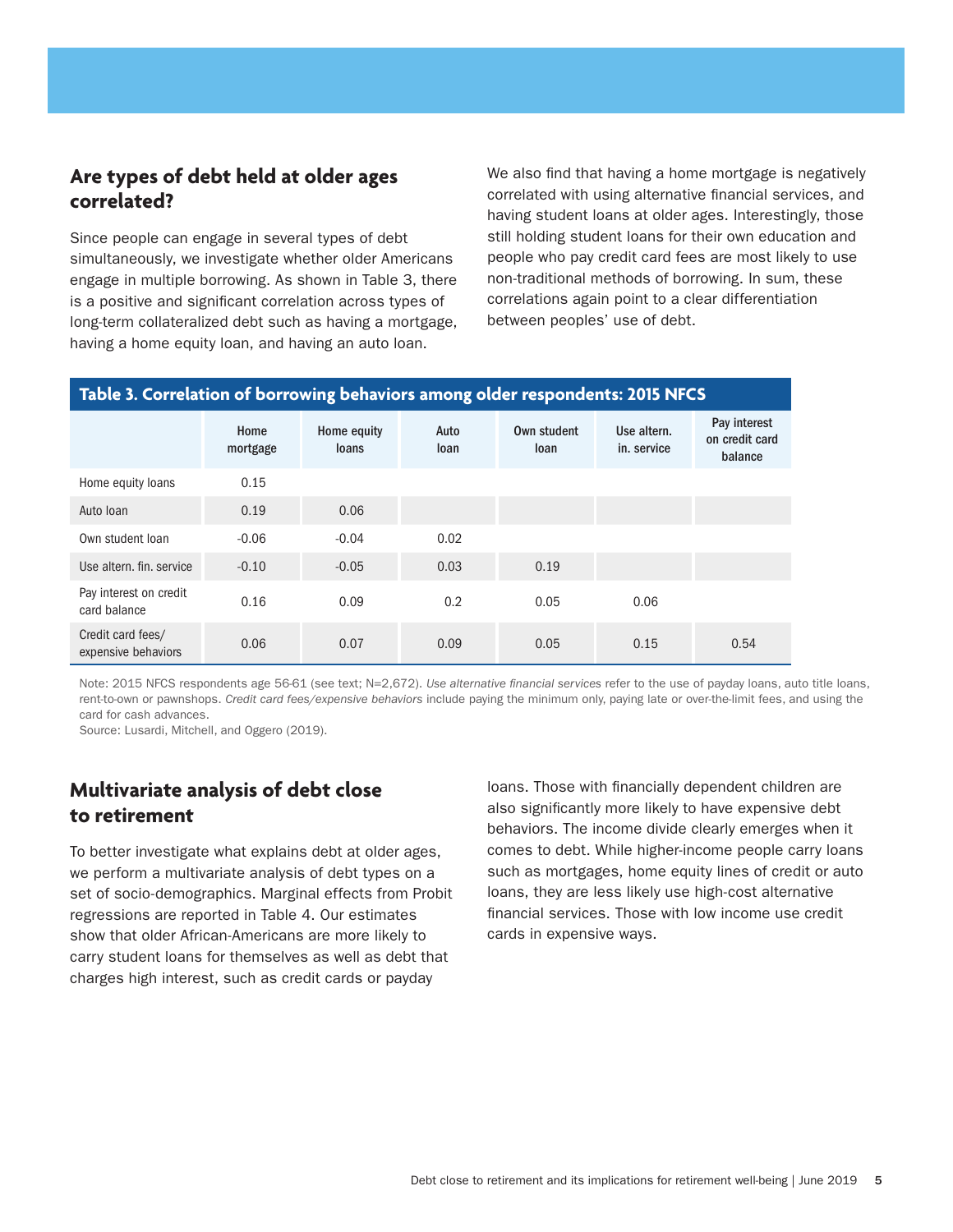## **Table 4. Factors associated with respondents' debt and debt behaviors: 2015 NFCS (Probit marginal effects)**

|                           | Home<br>mortgage | Home equity<br>loans | Auto Ioan            | Own student<br>loan | Use altern. fin.<br>service | Pay interest<br>on credit card<br>balance | <b>Credit</b><br>card fees/<br>expensive<br>behaviors |
|---------------------------|------------------|----------------------|----------------------|---------------------|-----------------------------|-------------------------------------------|-------------------------------------------------------|
| Female                    | $0.05***$        | 0.01                 | 0.01                 | 0.01                | $-0.01$                     | 0.03                                      | $0.04**$                                              |
|                           | (0.02)           | (0.01)               | (0.02)               | (0.01)              | (0.01)                      | (0.02)                                    | (0.02)                                                |
| Age                       | $-0.00$          | 0.00                 | $-0.01$ <sup>*</sup> | $-0.01***$          | $-0.01$ <sup>*</sup>        | $-0.00$                                   | $-0.00$                                               |
|                           | (0.01)           | (0.00)               | (0.01)               | (0.00)              | (0.00)                      | (0.01)                                    | (0.00)                                                |
| African American          | 0.00             | $-0.02$              | 0.03                 | $0.06***$           | $0.17***$                   | $0.08**$                                  | $0.14***$                                             |
|                           | (0.03)           | (0.02)               | (0.03)               | (0.02)              | (0.03)                      | (0.03)                                    | (0.03)                                                |
| Hispanic                  | 0.06             | 0.02                 | $-0.01$              | 0.00                | 0.04                        | 0.05                                      | 0.03                                                  |
|                           | (0.04)           | (0.03)               | (0.04)               | (0.01)              | (0.03)                      | (0.04)                                    | (0.04)                                                |
| Asian                     | $-0.11$ **       | 0.06                 | $-0.13***$           | $-0.03***$          | $-0.01$                     | $-0.14***$                                | $-0.08*$                                              |
|                           | (0.05)           | (0.04)               | (0.04)               | (0.01)              | (0.05)                      | (0.05)                                    | (0.04)                                                |
| Other                     | 0.00             | $-0.05***$           | 0.01                 | $0.05*$             | $0.10**$                    | 0.09                                      | $-0.04$                                               |
|                           | (0.06)           | (0.02)               | (0.05)               | (0.03)              | (0.05)                      | (0.06)                                    | (0.04)                                                |
| ≤High school              | 0.11             | 0.08                 | $-0.02$              | 0.01                | $-0.03$                     | $-0.02$                                   | 0.01                                                  |
|                           | (0.09)           | (0.09)               | (0.07)               | (0.04)              | (0.04)                      | (0.07)                                    | (0.06)                                                |
| Some college              | 0.11             | 0.10                 | $-0.05$              | $0.09*$             | $-0.02$                     | $-0.03$                                   | $-0.02$                                               |
|                           | (0.08)           | (0.08)               | (0.07)               | (0.05)              | (0.04)                      | (0.07)                                    | (0.06)                                                |
| ≥College                  | 0.11             | 0.11                 | $-0.11$ <sup>*</sup> | $0.16***$           | $-0.08**$                   | $-0.10$                                   | $-0.04$                                               |
|                           | (0.09)           | (0.09)               | (0.07)               | (0.08)              | (0.04)                      | (0.07)                                    | (0.06)                                                |
| Single                    | $-0.14***$       | $-0.05***$           | $-0.08***$           | $0.01\,$            | $-0.03$                     | 0.01                                      | 0.03                                                  |
|                           | (0.03)           | (0.01)               | (0.03)               | (0.01)              | (0.02)                      | (0.03)                                    | (0.03)                                                |
| Separated /divorced       | $-0.07***$       | $-0.05***$           | $-0.06***$           | $0.04***$           | 0.03                        | 0.01                                      | 0.01                                                  |
|                           | (0.03)           | (0.01)               | (0.02)               | (0.01)              | (0.02)                      | (0.03)                                    | (0.02)                                                |
| Widow                     | $-0.03$          | $-0.05***$           | $-0.02$              | 0.01                | 0.03                        | $-0.01$                                   | 0.06                                                  |
|                           | (0.04)           | (0.02)               | (0.04)               | (0.02)              | (0.03)                      | (0.04)                                    | (0.04)                                                |
| Has dependent<br>children | $0.08***$        | 0.01                 | 0.02                 | $0.01\,$            | $0.04*$                     | $0.09***$                                 | $0.10***$                                             |
|                           | (0.02)           | (0.01)               | (0.02)               | (0.01)              | (0.02)                      | (0.02)                                    | (0.02)                                                |
| Income \$15-25K           | $0.10^\circ$     | $0.23**$             | $0.15***$            | $-0.02***$          | $-0.03$                     | $0.23***$                                 | $0.15***$                                             |
|                           | (0.05)           | (0.11)               | (0.06)               | (0.01)              | (0.02)                      | (0.05)                                    | (0.04)                                                |
| Income \$25-35K           | $0.23***$        | $0.25$ **            | $0.27***$            | $-0.02**$           | $-0.02$                     | $0.28***$                                 | $0.15***$                                             |
|                           | (0.05)           | (0.12)               | (0.06)               | (0.01)              | (0.03)                      | (0.05)                                    | (0.05)                                                |
| Income \$35-50K           | $0.27***$        | $0.28**$             | $0.32***$            | $-0.03***$          | $-0.07***$                  | $0.28***$                                 | $0.14***$                                             |
|                           | (0.05)           | (0.11)               | (0.05)               | (0.01)              | (0.02)                      | (0.04)                                    | (0.04)                                                |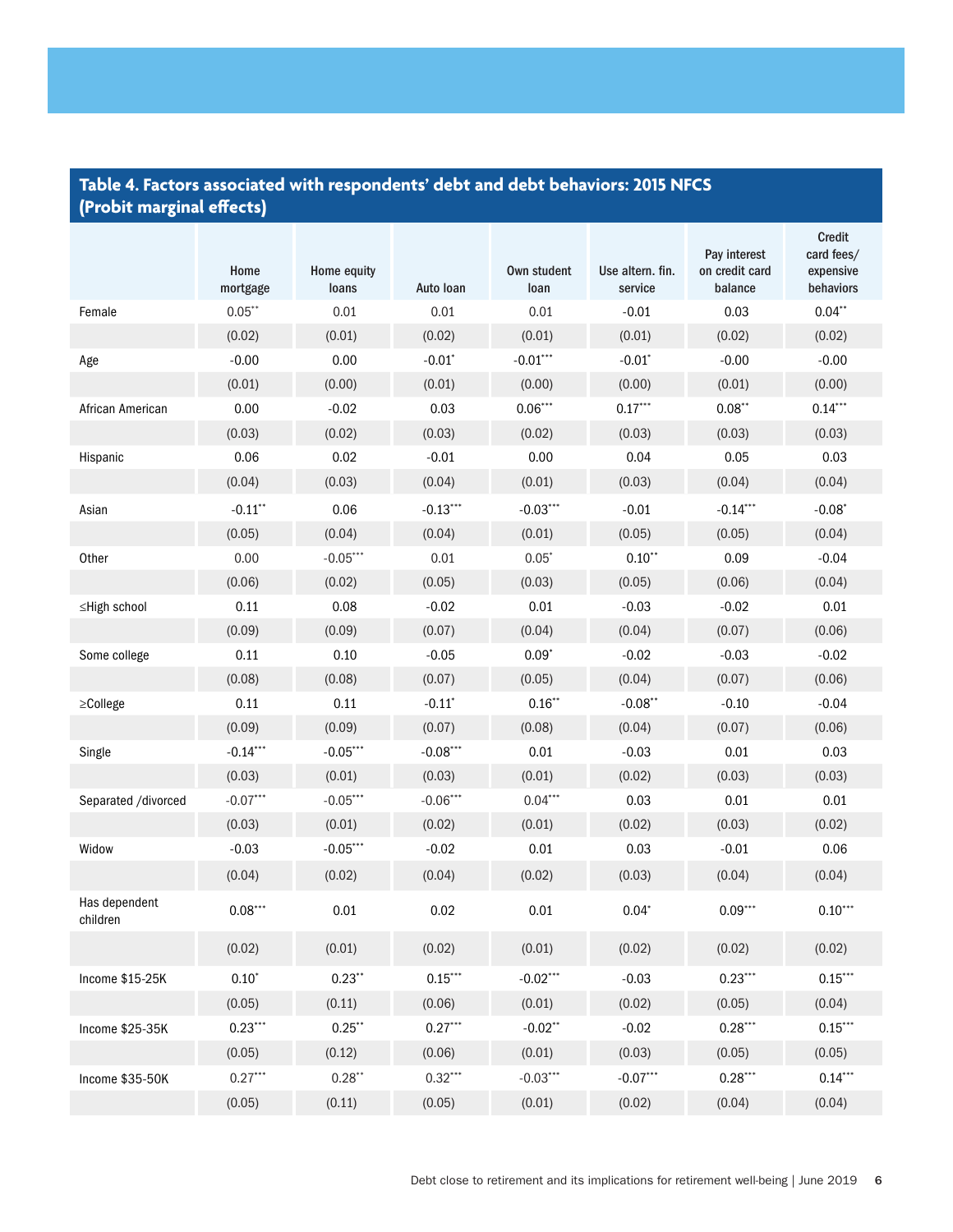| Table 4. Factors associated with respondents' debt and debt behaviors: 2015 NFCS<br>(Probit marginal effects) |           |           |           |            |            |           |           |  |
|---------------------------------------------------------------------------------------------------------------|-----------|-----------|-----------|------------|------------|-----------|-----------|--|
| Income \$50-75K                                                                                               | $0.35***$ | $0.29***$ | $0.41***$ | $-0.04***$ | $-0.10***$ | $0.31***$ | $0.14***$ |  |
|                                                                                                               | (0.05)    | (0.10)    | (0.05)    | (0.01)     | (0.02)     | (0.04)    | (0.04)    |  |
| Income \$75-100K                                                                                              | $0.39***$ | $0.34***$ | $0.43***$ | $-0.04***$ | $-0.13***$ | $0.25***$ | 0.06      |  |
|                                                                                                               | (0.05)    | (0.11)    | (0.05)    | (0.01)     | (0.02)     | (0.05)    | (0.04)    |  |
| Income \$100-150K                                                                                             | $0.48***$ | $0.38***$ | $0.42***$ | $-0.05***$ | $-0.15***$ | $0.25***$ | 0.07      |  |
|                                                                                                               | (0.04)    | (0.12)    | (0.05)    | (0.01)     | (0.01)     | (0.05)    | (0.04)    |  |
| Income \$150K+                                                                                                | $0.39***$ | $0.38***$ | $0.42***$ | $-0.04***$ | $-0.15***$ | 0.08      | $-0.10**$ |  |
|                                                                                                               | (0.05)    | (0.13)    | (0.06)    | (0.00)     | (0.01)     | (0.06)    | (0.04)    |  |
| Pseudo R-squared                                                                                              | 0.09      | 0.08      | 0.07      | 0.18       | 0.11       | 0.04      | 0.05      |  |

Note: 2015 NFCS respondents age 56-61 (see text; N=2,672). *Use alternative financial services* refer to the use of payday loans, auto title loans, rent-to-own or pawnshops. *Credit card fees/expensive behaviors* include paying the minimum only, paying late or over-the-limit fees, and using the card for cash advances. Standard errors in parentheses. \*\*\*  $p$  < 0.01, \*\*  $p$  < 0.05, \*  $p$  < 0.1

Source: Lusardi, Mitchell, and Oggero (2019).

In sum, these findings underscore some of the descriptive results mentioned earlier. Nevertheless, more remains to be learned about why people approach retirement with so much debt, leaving them vulnerable to financial shocks. Accordingly, in the next section, we turn to some additional explanations for observed patterns.

## **Inside the black box of debt at older ages**

To dig more deeply into the explanations driving debt at older ages, we next investigate three potential factors: low financial literacy, lack of information, and behavioral biases. Our analysis relies both on the 2015 NFCS along with other information available from previous waves, to be detailed below.

Low financial literacy. Financial decisions such as saving for retirement, investing, and drawing down retirement wealth require that people have a basic understanding of financial topics; yet prior research has found evidence linking debt management and financial literacy. To evaluate the role of financial literacy among older persons nearing retirement, we consider the socalled "Big Five" questions we have devised to evaluate people's capacity to do simple interest rate calculations, to understand inflation and risk diversification, to evaluate how mortgages work, and to understand asset pricing. In addition, to better investigate the problem of

debt at older ages, we also considered a sixth question about interest compounding in the 2015 NFCS.

Some might anticipate that people nearing retirement would have acquired the financial know-how required to manage financial decisions, and borrowing in particular, but the data show that older Americans only answered 3.69 questions of the 6 financial literacy questions correctly, on average, performing only moderately better than the entire NFCS sample (scoring 3.15 correct on average). Some topics like mortgage payments and simple interest rate are relatively more familiar to nearretirees, but interest compounding in the context of debt is clearly not understood by people who have made many financial decisions. Even more concerning is the fact that respondents tend to overestimate the amount of time it would take for debt to double when borrowing at a high interest rate.

We also undertake a deeper analysis of the determinants of debt, where we now include financial literacy as an additional control. Our findings may be summarized as follows: people scoring higher on the financial literacy tests were also less likely to use alternative financial services or credit cards in expensive ways. They were also less likely to have auto loans close to retirement. In other words, financial knowledge is a significant predictor of debt close to retirement, since even after controlling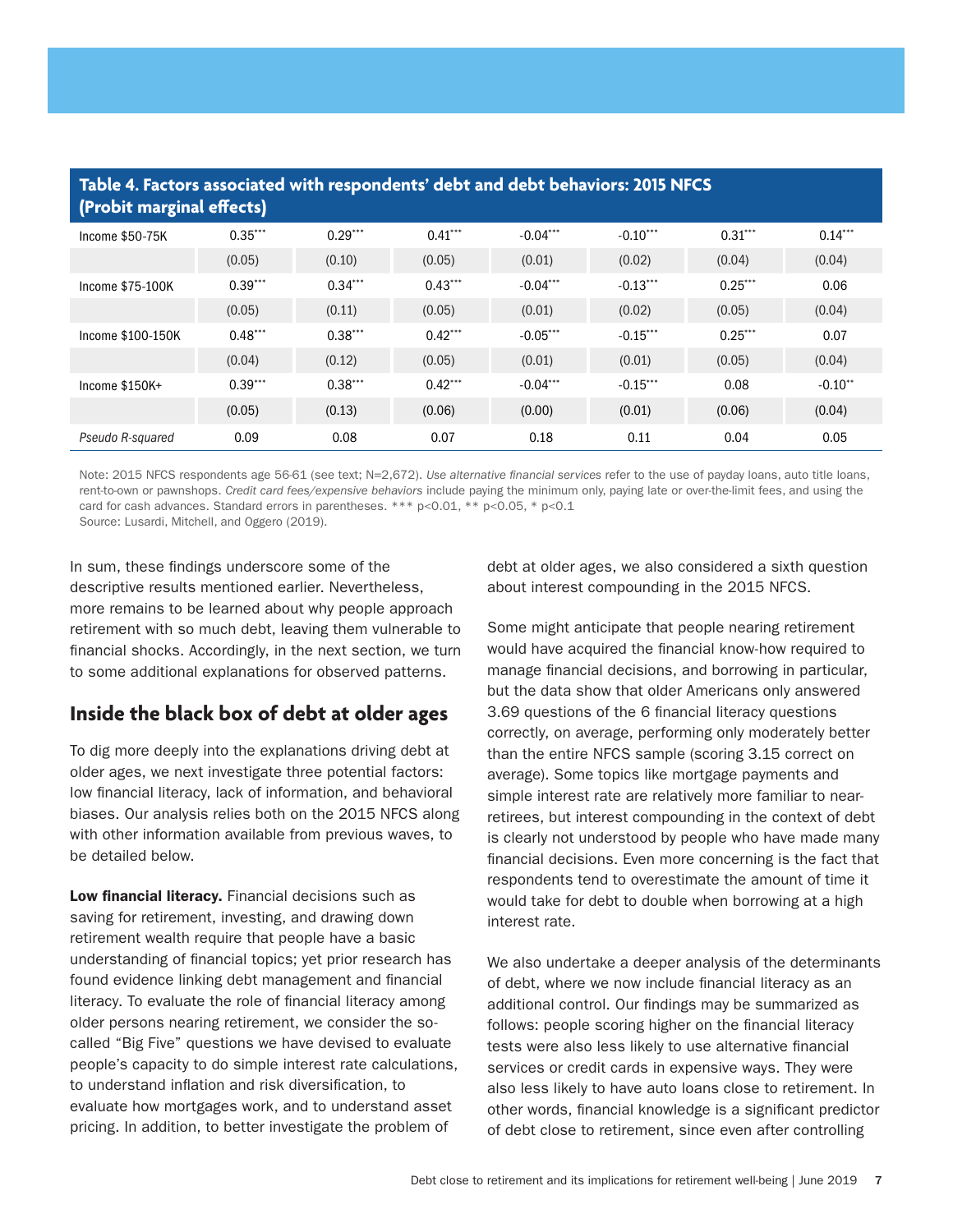for all the other factors discussed above, financial literacy still helps older people manage their resources and curtail their debt as they approach retirement.

Lack of information. Another problem facing those nearing retirement is that making financial decisions requires knowing what information to obtain to successfully manage their resources. To explore debt decisions, the 2009 NFCS dataset does provide additional insight about the information people gathered during their decision process. Yet as age was not

recorded as a continuous variable in that survey, in what follows we focus on individuals age 55-64.<sup>2</sup>

Table 5 shows that older people had little or no information on critical variables: for instance, 30% of those having auto loans did not know the interest rate they were paying, and 11% of individuals with a mortgage did not know their mortgage interest rates. Among the near-retirees with at least one credit card, almost onefifth (23%) of those who did not always pay their credit card in full stated that they did not know the interest charged on the card where they had the largest balance.

## **Table 5. Self-reported financial behaviors and perceptions among older respondents: 2009 and 2015 NFCS**

|                                                                                                                        | %; 2009 NFCS |
|------------------------------------------------------------------------------------------------------------------------|--------------|
| Do not know the interest rate they are paying on their auto loan <sup>*</sup>                                          | 30.5         |
| Do not know the interest rate they are paying on their mortgage <sup>*</sup>                                           | 11.1         |
| Do not know whether they have an interest-only mortgage or a mortgage with an interest-only option <sup>*</sup>        | 23.8         |
| Do not know the interest charged on their credit card with the largest balance <sup>*</sup>                            | 22.6         |
| When getting their most recent auto loan, did not compare offers from different lenders <sup>*</sup>                   | 51.2         |
| When getting their mortgage in the previous 5 years, did not compare offers from different lenders'                    | 38.1         |
| When getting their most recent credit card, collected information about different cards from more than one<br>company* | 33.5         |
| Did not check their credit score in the previous year                                                                  | 55.3         |
| Did not obtain their credit report in the previous year                                                                | 53.6         |
| N                                                                                                                      | 4.543        |

|                                                                                            | %; 2015 NFCS |
|--------------------------------------------------------------------------------------------|--------------|
| Student loan for themselves, spouses/partners, children, grandchildren, or others          | 14.6         |
| Did not try to figure out their future monthly payments <sup>*</sup>                       | 55.8         |
| Concerned about their ability to pay off student loans*                                    | 44.0         |
| Do not know whether their payments are determined by their income*                         | 20.0         |
| If they could go through the borrowing process again, they would do something differently* | 50.6         |
| N                                                                                          | 2.672        |

Note: 2009 NFCS respondents age 55-64, and 2015 NFCS respondents age 56-61 (see text). \*Values conditional on holding the asset or debt.

Source: Lusardi, Mitchell, and Oggero (2019).

 $2$  In the 2009 wave of the NFCS, 4,543 out of 28,146 respondents belong to the age group 55-64.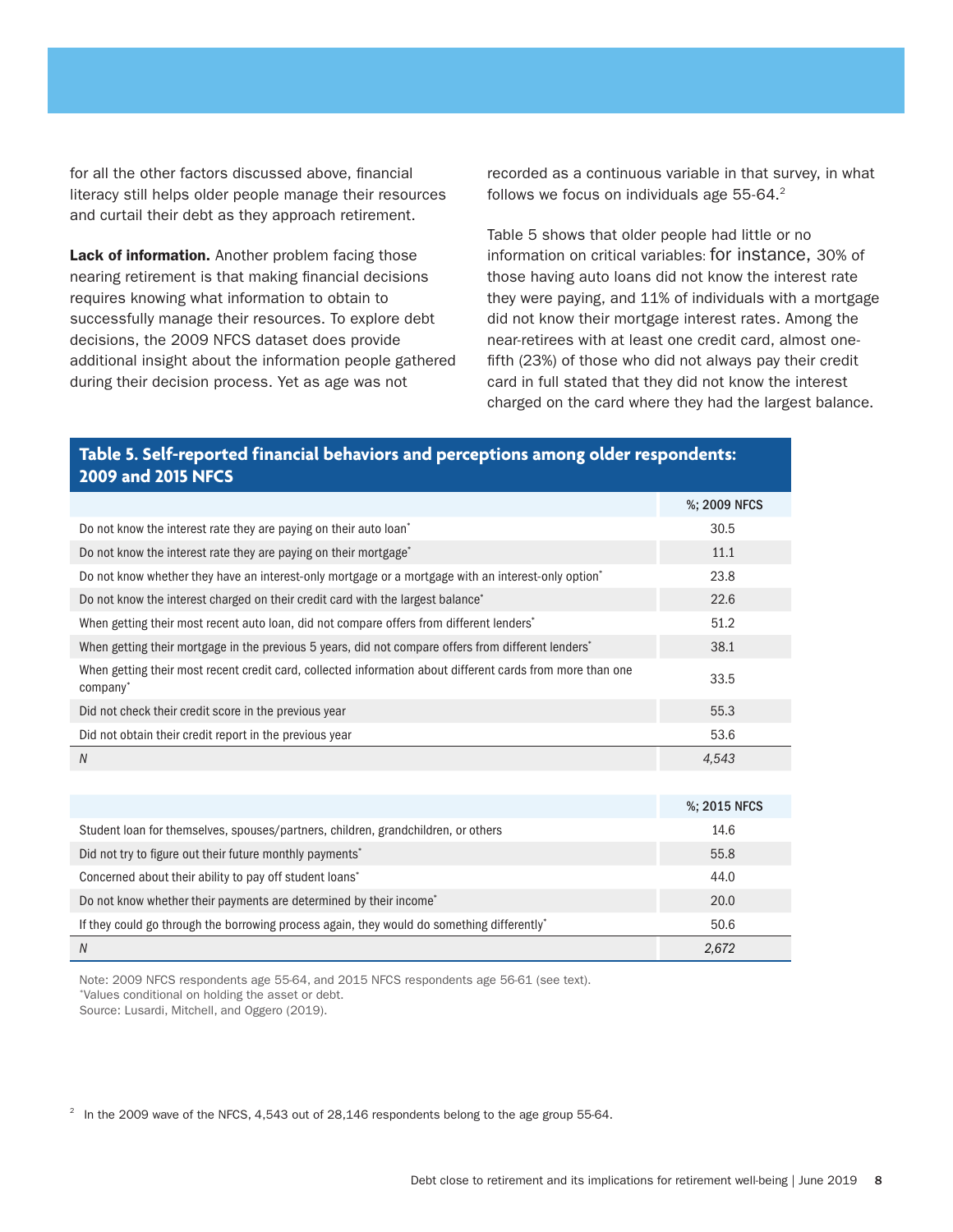More than half (51%) of near-retirees with an auto loan and 38% of those with a mortgage said they did not compare offers, and only one-third of credit card holders collected information from more than one card company. In other words, people with years of borrowing experience did not do much to compare pricing nor did they shop around to get good terms. The 2009 NFCS also shows that many near-retirees were unaware of their credit scores. In fact, 55% of people age 55-64 in the 2009 NFCS had not checked their credit scores in the previous year, and almost the same percentage (54%) did not obtain their credit reports.

There is also unique information in the 2015 NFCS on student loan behaviors and attitudes. A relatively small fraction (6%) of near-retirees still held student loans taken out for their own education, but when all educational debt is taken into account including for others, over twice that many (15%) of our older sample held student debt. More concerning is that many borrowers indicated they did not fully comprehend what they were getting into when they took out these loans. Specifically, more than half (56%) of borrowers in this age group did not try to figure out how much their future monthly payments would be before taking out the loans. Interestingly, more than half (51%) of these older student loan borrowers indicated that, if they could go through the borrowing process again, they would do something different.

**Behavioral biases.** The evidence on heavy debt burdens held by many Americans has suggested to some that behavioral biases could be responsible for observed borrowing patterns. In what follows, we briefly review some of the biases influencing decision making around debt, and we offer an assessment of the extent to which they can explain the evidence provided in the previous sections.

One of behavioral economics' central contributions is to recognize psychological factors driving behavior, such as, for example, lack of self-control (Benton, Meier, and Sprenger, 2007). Gathergood (2012a) showed that consumers having self-control problems were more likely to report over-indebtedness and make greater use of high-cost credit products such as payday loans. Additional research by Achtziger, et al. (2015) suggested that compulsive buying serves as a link between self-control skills and impulse control: that is, people lacking self-control buy compulsively, in turn affecting debt. Impulsivity driving debt decisions has also been confirmed by Ottaviani and Vandone (2011), who showed that impulsivity predicted unsecured debt like consumer credit, but it was not significantly associated with secured debt such as mortgages. This finding may explain the significant percentage of older individuals with short-term high-cost debt we found above.

Lack of self-control and impulsive spending behavior can also help explain the "co-holding puzzle," i.e., the co-existence of high-cost revolving consumer credit together with low-yield liquid savings (Gathergood and Weber, 2014; Bertaut, Haliassos, and Reiter, 2009). In fact, consumers can minimize their vulnerability to impulsive spending by maintaining revolving consumer debt while simultaneously having savings accounts that are less accessible for immediate consumption. Laibson, Repetto, and Tobacman (2000) identified hyperbolic time preferences as a possible resolution of this debt puzzle: that is, some consumers act inconsistently, acting patiently when accumulating illiquid wealth but impatiently when using credit cards.

Another source of suboptimal decision making related to credit cards is known as "anchoring." This arises since credit card companies indicate on their bills the "minimum amount due," an amount generally less than the full bill. Keys and Wang (2019) showed that this minimum payment acts as a lower psychological repayment bound for a majority of consumers, so anchoring can generate suboptimally high debt levels.

Still another behavioral bias linked to household decision making around debt refers to "exponential growth bias," or people's tendency to linearize exponential growth and hence to underestimate the future value of a variable growing at a constant rate. For example, Stango and Zinman (2009) showed that this can explain peoples' propensity to underestimate the effect of high interest rates; moreover, they found that more biased households borrowed more and saved less.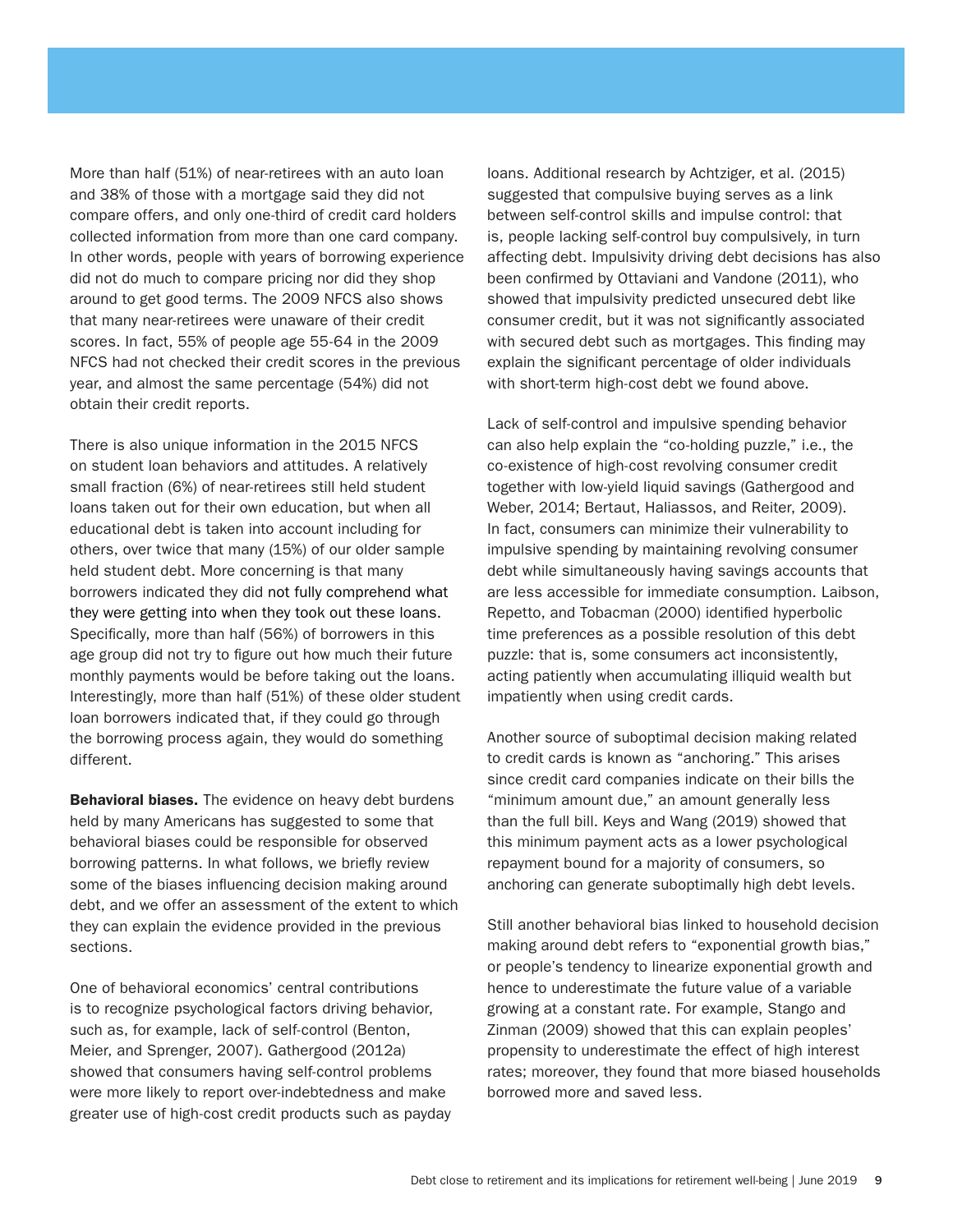Gathergood and Weber (2017) investigated behavioral biases in the presence of low financial literacy, and they showed that poor financial literacy and impatience boosted the likelihood of choosing mortgages with lower up-front costs but larger eventual payments. Others have found that people with present-biased preferences are also more likely to have credit card debt and higher credit card balances (Meier and Sprenger, 2010), and fail to stick to their self-set debt paydown plans (Kuchler and Pagel, 2018). Campbell, et al. (2011) argued that many present-biased consumers would display greater patience if they could commit to a plan of savings and future consumption.

## **Discussion and conclusions**

Our research shows that a sizeable proportion of older Americans carry debt on the verge of retirement, and they also differ with regard to the types of debt they hold. Using the 2015 NFCS, we found that the low-income,

those with financially dependent children, and African Americans tended to be more likely to hold high-cost debt at older ages. Those with higher income appeared better protected against these stresses.

Several explanations can be put forward to understand why individuals carry debt late in the life cycle. In addition to traditional explanations related to demographic characteristics and income, we investigated the importance of the lack of financial literacy, lack of information, and behavioral biases. While more research is needed to pin down the quantitative importance of each explanation, our analysis indicated they are all promising explanations for why so many individuals carry debt close to retirement. Yet to the extent that these are some of the reasons that explain debt close to retirement, we can expect that debt at holder ages will negatively affect retirement well-being.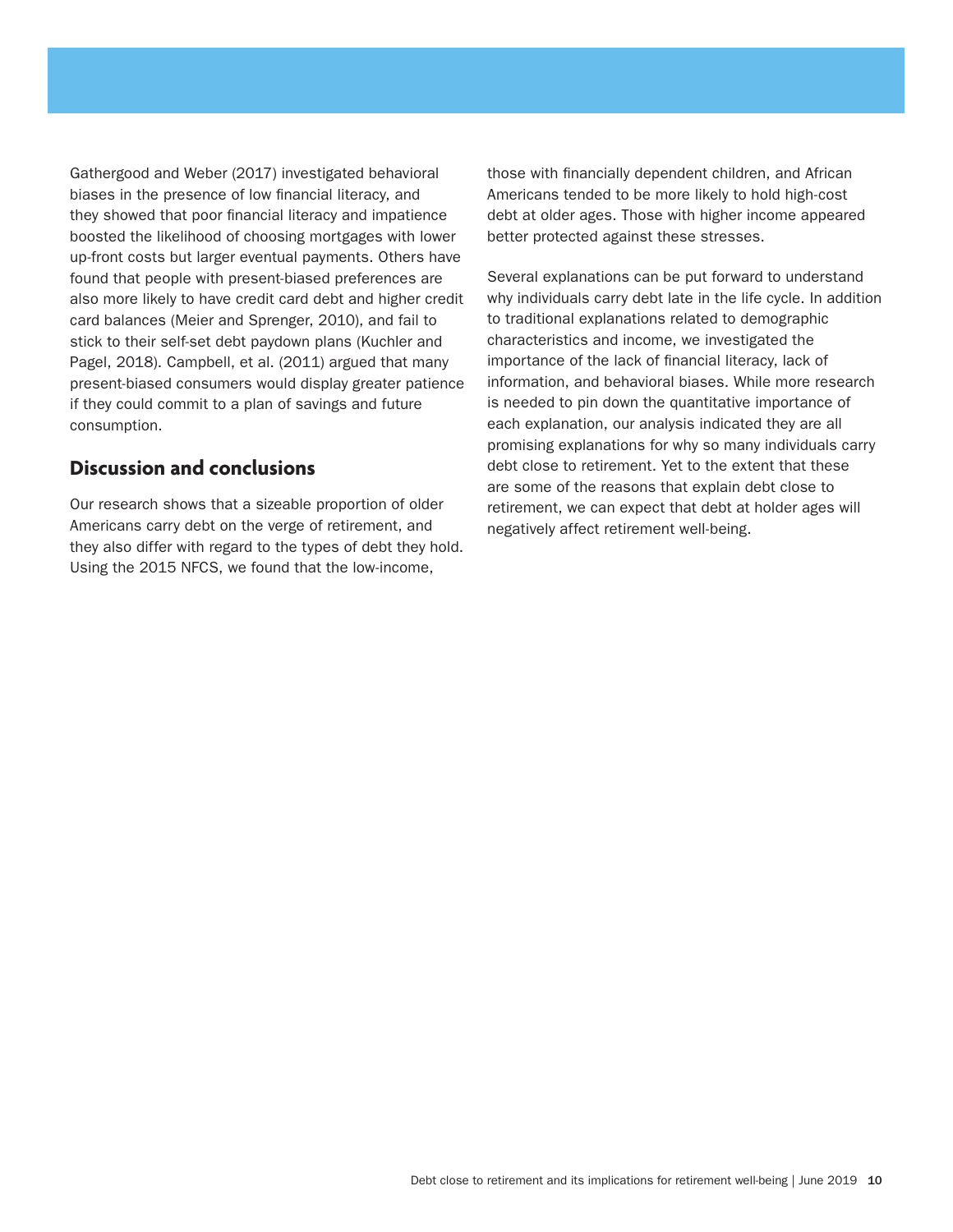## **References**

- Achtziger, A., M. Hubert, P. Kenning, G. Raab, and L. Reisch. (2015). "Debt Out of Control: The Links between Selfcontrol, Compulsive Buying, and Real Debts." *Journal of Economic Psychology*. 49: 141–149.
- Almenberg, J., and C. Gerdes. (2012). "Exponential Growth Bias and Financial Literacy." *Applied Economics Letters*. 19(17): 1693–1696.
- Almenberg, J., A. Lusardi, J. Säve-Söderbergh, and J. R. Vestman. (2018). "Attitudes Toward Debt and Debt Behavior." NBER Working Paper No. 24935.
- Benton, M., S. Meier, and C. Sprenger. (2007). "Overborrowing and Undersaving: Lessons and Policy Implications from Research in Behavioral Economics." Public and Community Affairs Discussion Paper No. 2007-4, Federal Reserve Bank of Boston Discussion Paper.
- Bertaut, C. C., M. Haliassos, and M. Reiter. (2009). "Credit Card Debt Puzzles and Debt Revolvers for Self Control." *Review of Finance*. 13(4): 657–692.
- Campbell, J., H. E. Jackson, B. C. Madrian, and P. Tufano. (2011). "Consumer Financial Protection." *Journal of Economic Perspectives.* 25(1): 91–114.
- Gathergood, J. (2012a). "Self-control, Financial Literacy and Consumer Over-indebtedness." *Journal of Economic Psychology.* 33: 590–602.
- Gathergood, J. (2012b). "Debt and Depression: Causal Links and Social Norm Effects." *The Economic Journal.* 122: 1094–1114.
- Gathergood, J. and J. Weber. (2014). "Self-control, Financial Literacy and the Co-holding Puzzle." *Journal of Economic Behavior & Organization.* 107: 455–469.
- Gathergood, J. and J. Weber. (2017). "Financial Literacy, Present Bias and Alternative Mortgage Products." *Journal of Banking and Finance*. 78: 58–83.
- Keys, B. J. and J. Wang. (2019). "Minimum Payments and Debt Paydown in Consumer Credit Cards." *Journal of Financial Economics* 131(3): 528-548.
- Kuchler, T. and M. Pagel. (2018). "Sticking to Your Plan: The Role of Present Bias for Credit Card Paydown." NBER Working Paper No. 24881.
- Laibson, D., A. Repetto, and J. Tobacman. (2000). "A Debt Puzzle." NBER Working Paper No. 7879.
- Lea, S. E. A., P. Webley, and R. M. Levine. (1993). "The Economic Psychology of Consumer Debt." *Journal of Economic Psychology.* 14:85–119.
- Lusardi, A., O. S. Mitchell, and N. Oggero (2019). "Debt Close to Retirement and Its Implications for Retirement Well-being." Report to the TIAA Institute.
- Lusardi, A. and P. Tufano. (2015). "Debt Literacy, Financial Experiences, and Overindebtedness." *Journal of Pension Economics and Finance*. 14(4): 332–368.
- Meier, S. and C. Sprenger. (2010). "Present-Biased Preferences and Credit Card Borrowing." *American Economic Journal: Applied Economics*. 2(1): 193–210.
- Ottaviani, C. and D. Vandone. (2011). "Impulsivity and Household Indebtedness: Evidence from Real Life." *Journal of Economic Psychology.* 32: 754–761.
- Stango, V. and J. Zinman. (2009). "Exponential Growth Bias and Household Finance." *Journal of Finance*. 64(6): 2807–2849.